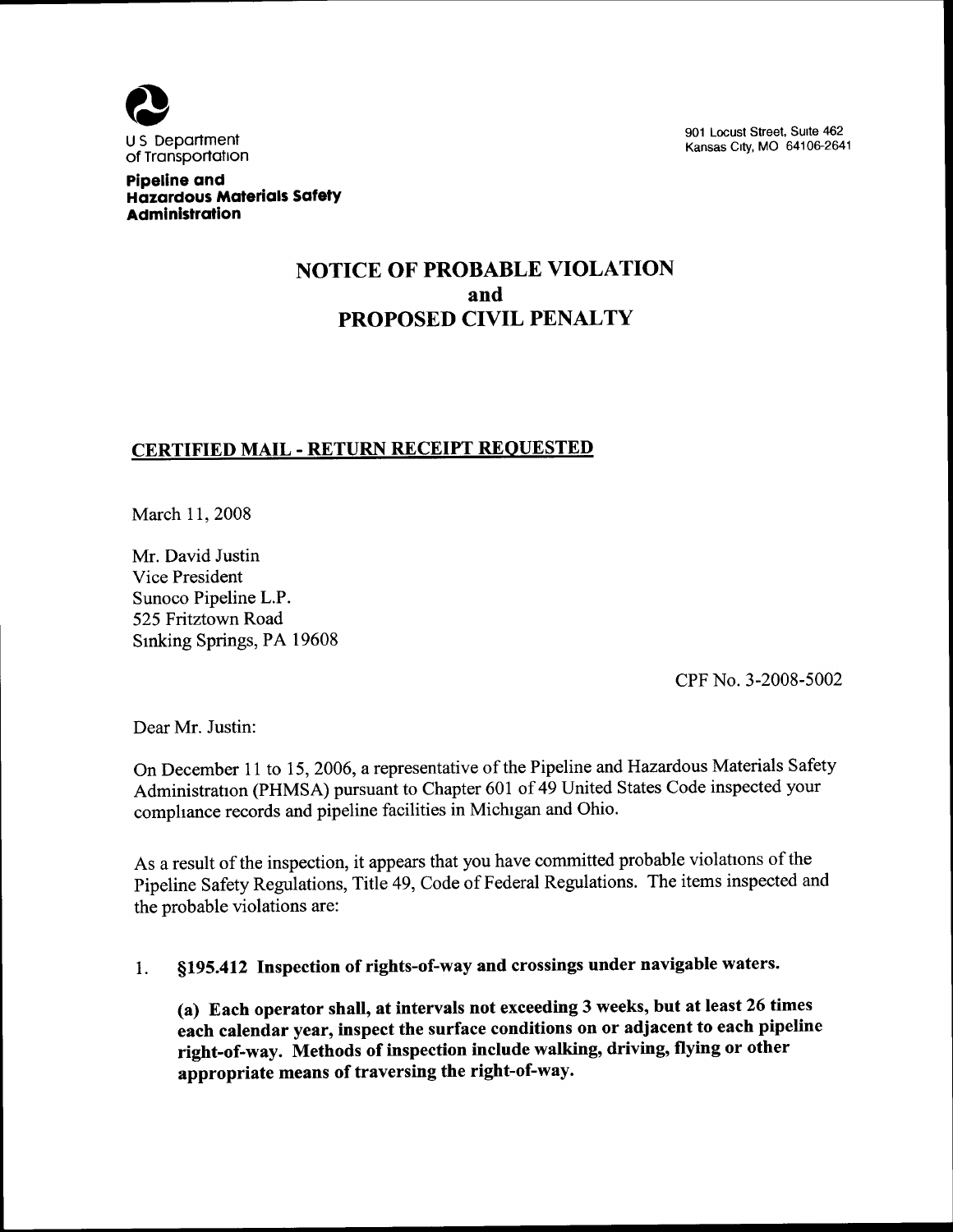Sunoco Pipeline did not adequately patrol two sections of pipeline right-of-way between the Medina Main Line Block Valve and the Hudson Pump Station. These areas are between Cook and Nichols Roads and between Candlewood Lane and Oak Hill Road in Summit County, Ohio.

Sunoco Pipeline utihzes aerial patrolling to inspect the condition of your pipeline right of-way. During the field evaluation, the right-of-way was found to be overgrown at these locations, making aerial patrolling an ineffective means of inspecting the pipeline right-of-way. Sunoco Pipeline did not use any other method to patrol these sections of pipeline right-of-way.

# 2. §195.589 What corrosion control information do I have to maintain?

(c) You must maintain a record of each analysis, check, demonstration, (c) Tou must maintain a record of each analysis, shoot, summarily by this examination, inspection, investigation, review, survey, and test required by this subpart in sufficient detail to demonstrate the adequacy of corrosion control measures or that corrosion requiring control measures does not exist.

§195.583 What must I do to monitor atmospheric corrosion control?

(a) You must inspect each pipeline or portion of pipeline that is exposed to the atmosphere for evidence of atmospheric corrosion. . .

(b) During inspections you must give particular attention to pipe at soil-to-air interfaces, under thermal insulation, under disbonded coatings, at pipe supports, in splash zones, at deck penetrations, and in spans over water.

Sunoco Pipeline did not document atmospheric corrosion examinations on 4 spans located at approximately MP 171.9, 172, 175, and 175.5. Review of the atmospheric corrosion inspection records found that these spans are located in the eastern half of Sunoco Pipeline's Ohio pipeline system. Your personnel indicated that the spans were inspected when the regulation first came into effect, but the records of these inspections could not be located.

#### Proposed Civil Penalty

Under 49 United States Code, § 60122, you are subject to a civil penalty not to exceed \$100,000 for each violation for each day the violation persists up to a maximum of \$1,000,000 for any related series of violations. The Compliance Officer has reviewed the circumstance and supporting documentation involved in the above probable violations and has recommended that you be prehminarily assessed a civil penalty of \$44, 000 as follows

| Item number | <b>PENALTY</b> |
|-------------|----------------|
|             | \$44,000       |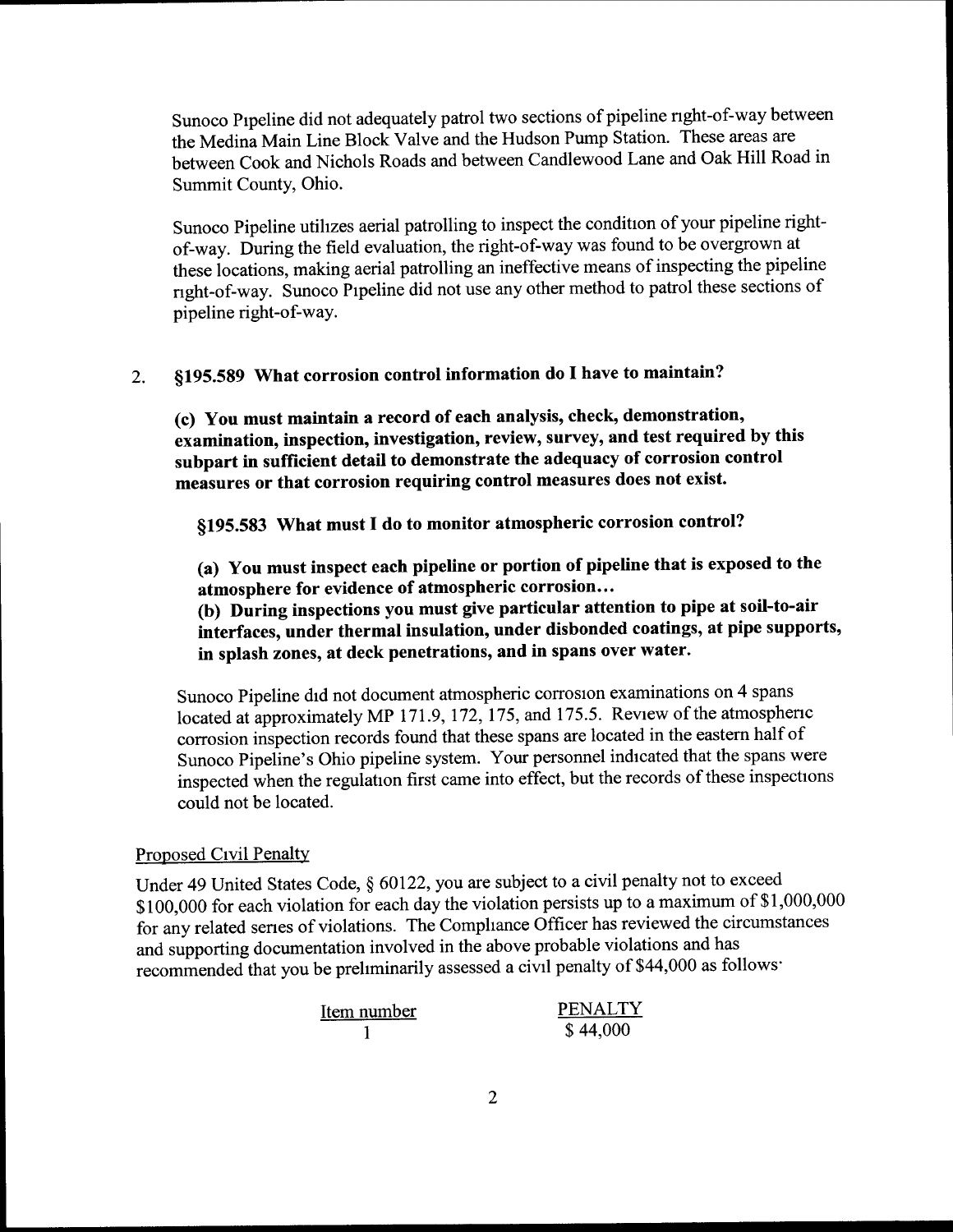#### **Warning Items**

With respect to item 2 we have reviewed the circumstances and supporting documents involved in this case and have decided not to conduct additional enforcement action or penalty assessment proceedings at this time. We advise you to promptly correct this item. Be advised that failure to do so may result in Sunoco Pipeline being subject to additional enforcement action.

#### Response to this Notice

Enclosed as part of this Notice is a document entitled Response Options for Pipeline Operators in Compliance Proceedings. Please refer to this document and note the response options. Be advised that all material you submit in response to this enforcement action is subject to being made pubhcly available. If you believe that any portion of your responsive material qualifies for confidential treatment under 5 U.S.C. 552(b), along with the complete original document you must provide a second copy of the document with the portions you believe qualify for confidential treatment redacted and an explanation of why you beheve the redacted information qualifies for confidential treatment under 5 U.S.C. 552(b). If you do not respond within 30 days of receipt of this Notice, this constitutes a waiver of your right to contest the allegations in this Notice and authorizes the Associate Administrator for Pipeline Safety to find facts as alleged in this Notice without further notice to you and to issue a Final Order.

In your correspondence on this matter, please refer to CPF 3-2008-5002 and for each document you submit, please provide a copy m electronic format whenever possible.

Sincerely,

I was a. Huntoon

Ivan A. Huntoon Director, Central Region Pipeline and Hazardous Materials Safety Administration

Enclosure: Response Options for Pipeline Operators in Compliance Proceedings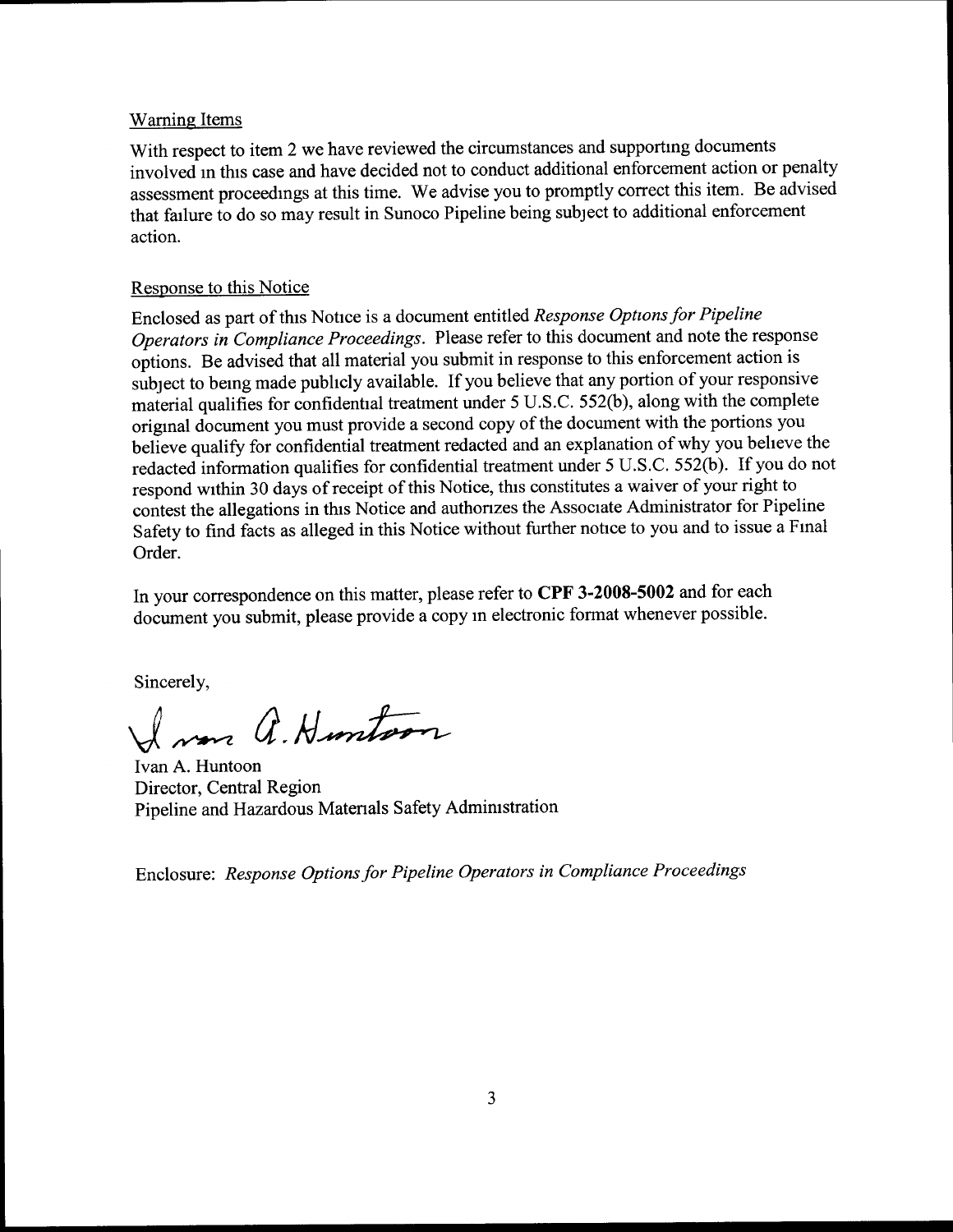# Response Options for Pipeline Operators in Compliance Proceedings

The requirements of 49 C.F.R. Part 190, Subpart B ( $\S$ § 190.201–190.237) govern response to Notices issued by a Regional Director, Pipeline and Hazardous Materials Safety Administration (PHMSA).

Be advised that all material submitted by a respondent in response to an enforcement action is subject to being made publicly available. If you believe that any portion of your responsive material qualifies for confidential treatment under 5 U.S.C. 552(b), along with the complete original document you must provide a second copy of the document with the portions you believe qualify for confidential treatment redacted and an explanation of why you believe the redacted information qualifies for confidential treatment under 5 U.S.C. 552(b).

## I. Procedures for Responding to a NOTICE OF PROBABLE VIOLATION:

Within 30 days of receipt of a Notice of Probable Violation, the respondent shall respond to the Regional Director who issued the Notice in the following way:

- a. When the Notice contains a proposed CIVIL PENALTY  $*$  --
	- 1. Pay the proposed civil penalty and advise the Regional Director of the payment. This authorizes PHMSA to make findings and to close the case with prejudice to the respondent. Payment terms are outlined below;
	- 2. Submit written explanations, information, or other materials in response to the allegations and/or seek elimination or mitigation of the proposed civil penalty. Refer to 49 C.F.R.  $\S$  190.225 for assessment considerations, which include the respondent's ability to pay and the effect on the respondent's ability to stay in business, upon which civil penalties are based; or
	- 3. Request a hearing as described below to contest the allegations and/or proposed assessment of a civil penalty.
- b. When the Notice contains a proposed **COMPLIANCE ORDER**\*-
	- 1. Notify the Regional Director that you intend to take the steps in the proposed compliance order,
	- 2. Submit written explanations, information, or other materials in answer to the allegations in the Notice and object to or seek clarification of the proposed compliance order items in whole or in part; or
	- 3. Request a hearing as described below to contest the allegations and/or proposed compliance order items;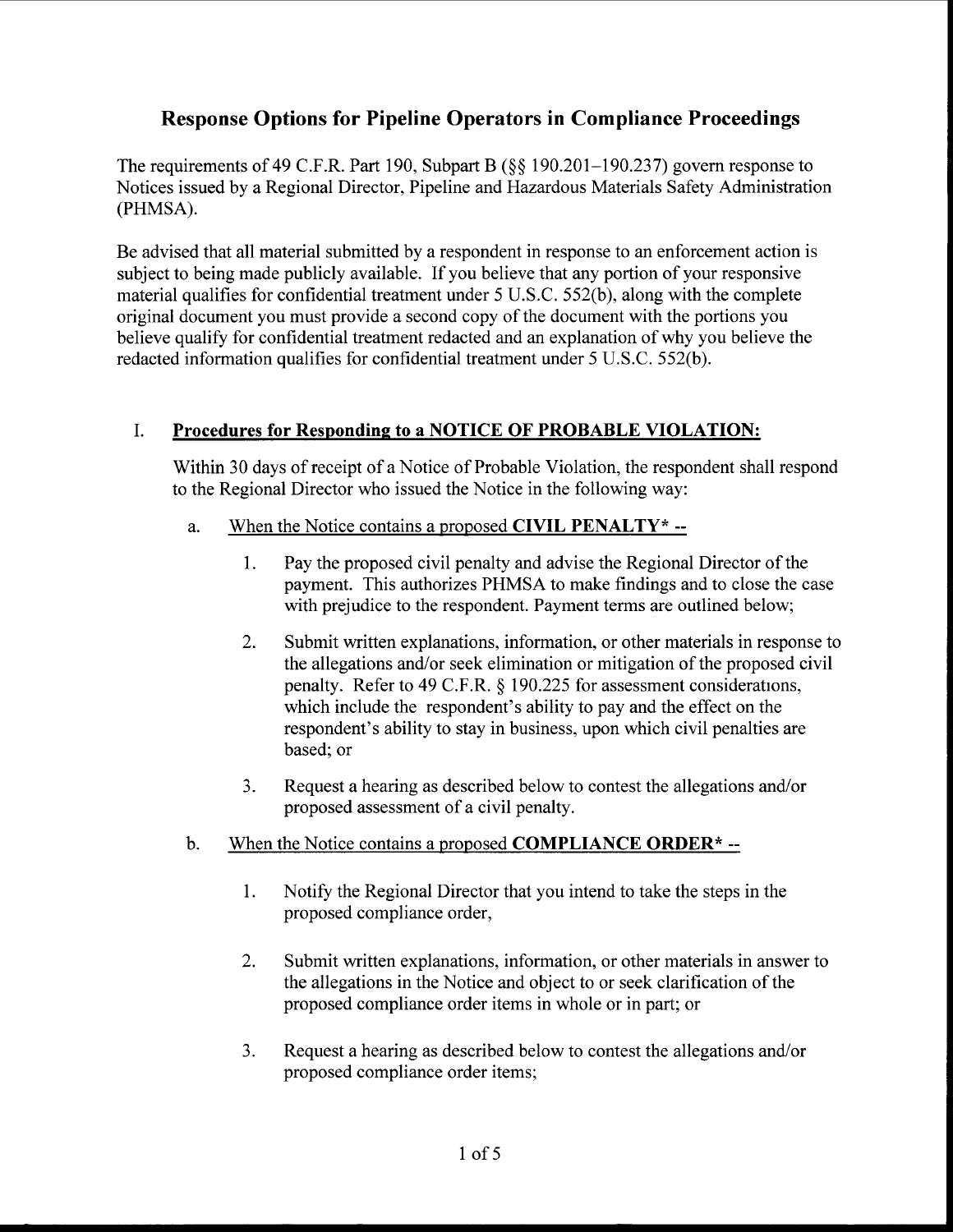### c. When the Notice contains a WARNING ITEM --

No written response is required. The respondent is warned that if it does not take appropriate action to correct these items, enforcement action will be taken if a subsequent inspection reveals a violation.

\* Failure of the respondent to respond to the Notice within 30 days of receipt constitutes a waiver of the right to contest the allegations in the Notice and authorizes the Associate Administrator for Pipeline Safety to find facts as alleged in the Notice without further notice to the respondent and to issue a Final Order.

#### II. Procedures for Responding to a NOTICE OF AMENDMENT\*--

Within 30 days of receipt of a Notice of Amendment, the respondent shall respond to the Regional Director who issued the Notice in the following way:

- a. Notify the Regional Director of your plans to address the inadequacies identified in the Notice;
- b. Submit written explanations, information, or other materials in answer to the allegations in the Notice and/or object to or seek clarification of the proposed amendment items in whole or in part; or
- c. Request a hearing as described below to contest the allegations in the Notice.

\* Failure of the respondent to respond to the Notice within 30 days of receipt constitutes a waiver of the right to contest the allegations in the Notice and authorizes the Associate Administrator for Pipeline Safety to find facts as alleged in the Notice without further notice to the respondent and to issue a Final Order.

#### III. Procedure for Requesting a Hearing

A request for a hearing must be in writing and accompanied by a statement of the issues that the respondent intends to raise at the hearing. The issues may relate to the allegations, new information, or to the proposed compliance order or proposed civil penalty amount. Refer to 49 C.F.R. § 190.225 for assessment considerations upon which civil penalties are based. A respondent's failure to specify an issue may result in waiver of the right to raise that issue at the hearing. The respondent's request must also indicate whether or not respondent will be represented by counsel at the hearing. Failure to request a hearing in writing within 30 days of receipt of a Notice waives the right to a hearing. In addition, if the amount of the proposed civil penalty or the proposed corrective action is less than \$10, 000, the hearing will be held by telephone, unless the respondent submits a written request for an in-person hearing. Complete hearing procedures can be found at  $49$  C.F.R.  $\S$  190.211.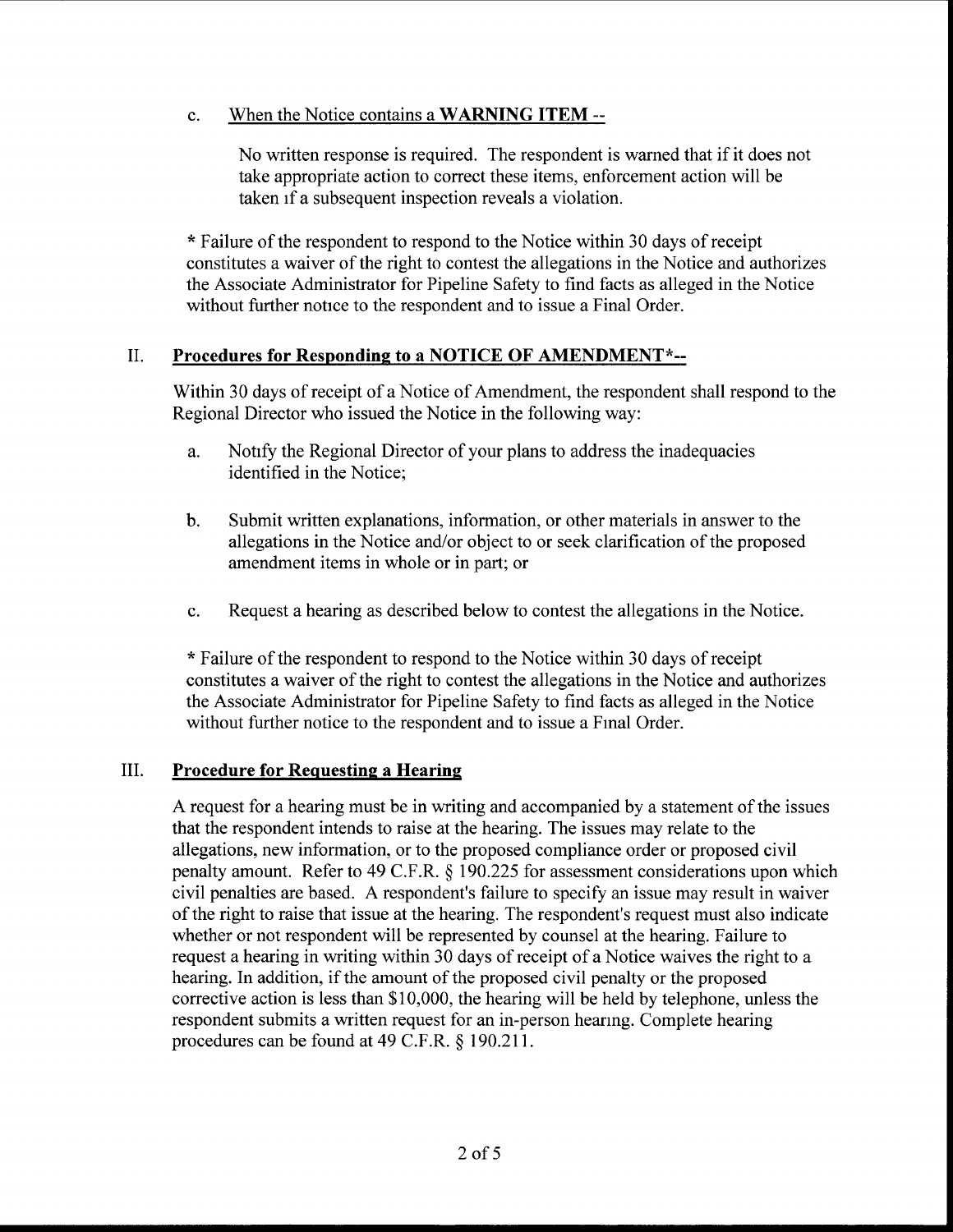#### IV. Extensions of Time

An extension of time to prepare an appropriate response to a Notice may be granted, at the agency's discretion, following submittal of a written request to the Regional Director. The request must indicate the amount of time needed and the reasons for the extension. The request must be submitted within 30 days of receipt of the Notice.

#### V. Freedom of Information Act

Any material prepared by PHMSA, including the violation report, the Notice, and any order issued in this case, and any material provided to PHMSA by the respondent, may be considered public information and subject to disclosure under the Freedom of Information Act (FOIA). If the information you provide is security sensitive, privileged, confidential or may cause your company competitive disadvantages, please clearly identify the material and provide justification why the documents, or portions of a document, should not be released under FOIA. If we receive a request for your material, we will notify you if PHMSA, after reviewing the materials and your provided justification, determines that withholding the materials does not meet any exemption provided under the FOIA. You may appeal the agency's decision to release material under the FOIA at that time. Your appeal will stay the release of those materials until a final decision is made.

### VI. Small Business Regulatory Enforcement Fairness Act Information

The Small Business and Agricultural Regulatory Enforcement Ombudsman and 10 Regional Fairness Boards were established to receive comments from small businesses about federal agency enforcement actions. The Ombudsman will annually evaluate the enforcement activities and rate each agency's responsiveness to small business. If you wish to comment on the enforcement actions of the Pipeline and Hazardous Materials Safety Administration, call I-888-REG-FAIR (1-888-734-3247) or go to http: //www. sba. gov/ombudsman/dsp faq. html.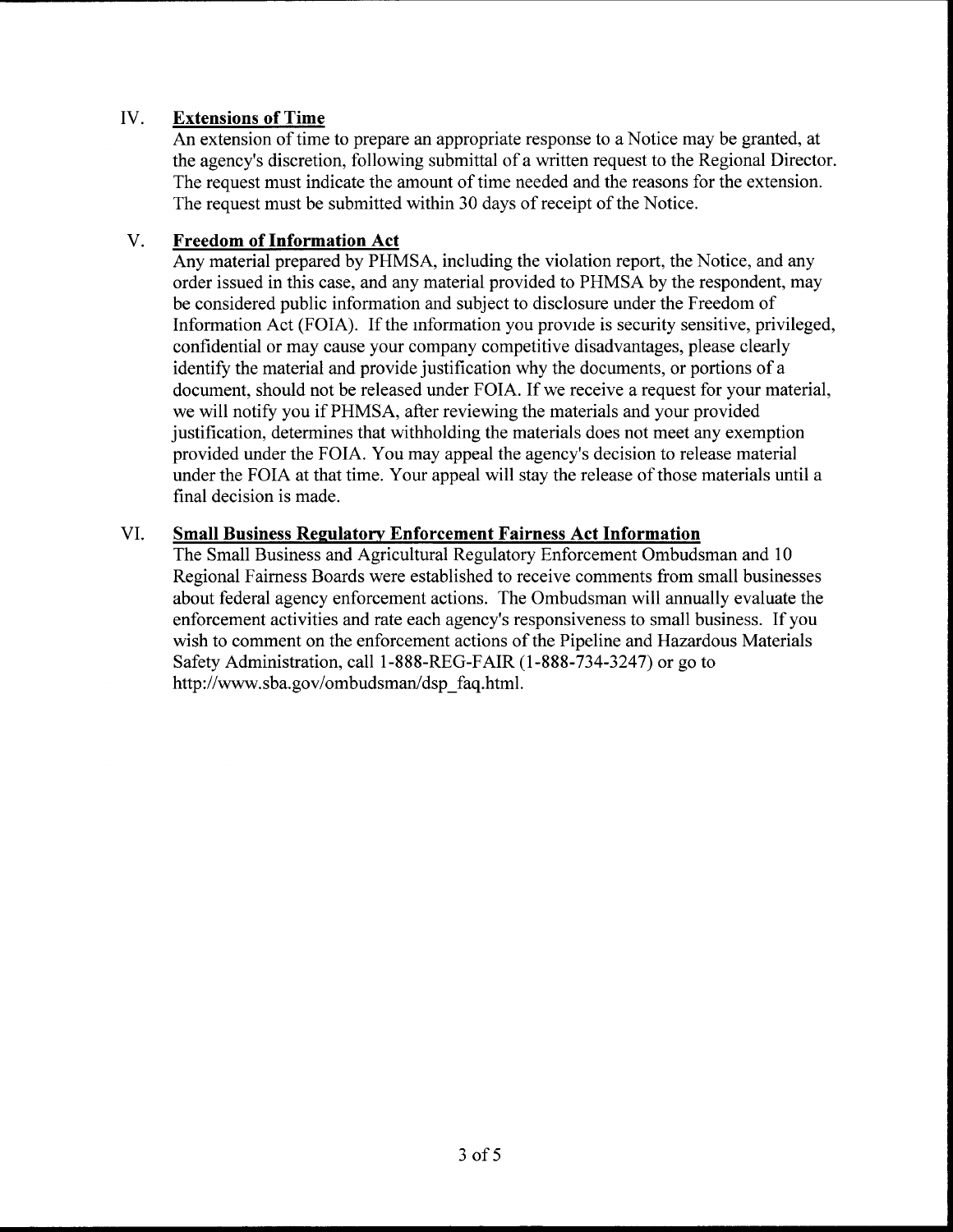# VII. PAYMENT INSTRUCTIONS

#### Civil Penalty Payments of Less Than \$10, 000

Payment of a civil penalty of less than \$10, 000 proposed or assessed, under Subpart B of Part 190 of the Pipeline Safety Regulations can be made by certified check, money order or wire transfer. Payment by certified check or money order (containing the CPF Number for this case) should be made payable to the "Department of Transportation" and should be sent to:

Federal Aviation Administration Mike Monroney Aeronautical Center Financial Operations Division (AMZ-341) P.O. Box 25082 Oklahoma City, OK 73125-4915

Wire transfer payments of less than \$10, 000 may be made through the Federal Reserve Communications System (Fedwire) to the account of the U. S. Treasury. Detailed instructions are provided below. Questions concerning wire transfer should be directed to the Financial Operations Division at (405) 954-8893, or at the above address.

#### Civil Penalty Payments of \$10, 000 or more

Payment of a civil penalty of \$10, 000 or more proposed or assessed under Subpart B of Part 190 of the Pipeline Safety Regulations must be made wire transfer  $(49 \text{ C.F.R.} \S 89.21 \text{ (b)}(3))$ , through the Federal Reserve Communications System (Fedwire) to the account of the U. S. Treasury. Detailed instructions are provided below. Questions concernmg wire transfers should be directed to the Financial Operations Division at (405) 954-8893, or at the above address

## INSTRUCTIONS FOR ELECTRONIC FUND TRANSFERS

| (1) RECEIVER ABA NO.                  | (2) TYPE/SUB-TYPE                                                      |
|---------------------------------------|------------------------------------------------------------------------|
| 021030004                             | (Provided by sending bank)                                             |
| (3) SENDING BANK ABA NO.              | (4) SENDING BANK REF NO.                                               |
| (Provided by sending bank)            | (Provided by sending bank)                                             |
| $(5)$ AMOUNT                          | (6) SENDING BANK NAME<br>(Provided by sending bank)                    |
| (7) RECEIVER NAME<br><b>TREAS NYC</b> | (8) PRODUCT CODE<br>(Normally CTR, or as provided by sending)<br>bank) |
| $(9)$ BENEFICIAL (BNF) = AGENCY       | (10) REASONS FOR PAYMENT                                               |
| <b>LOCATION CODE</b>                  | Example: PHMSA - CPF # / Ticket                                        |
| $BNF = /ALC-69-14-0001$               | Number/Pipeline Assessment number                                      |